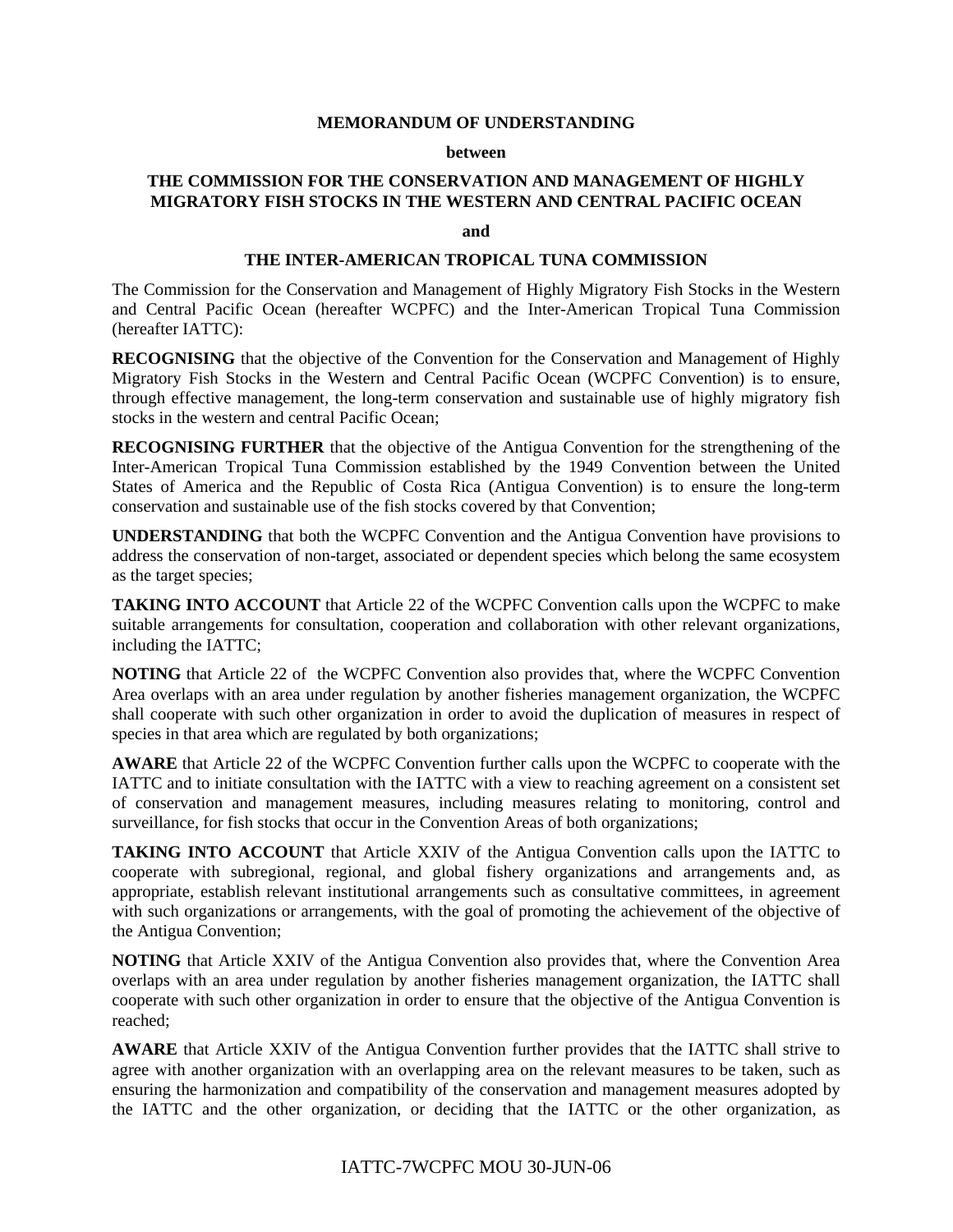appropriate, avoid taking measures in respect of species in that area which are regulated by the other organization;

**CONSCIOUS** of the fact that there is a geographical area that falls within the purview of both the WCPFC Convention and the Antigua Convention;

**AWARE** that there are stocks and species covered by both the WCPFC Convention and the Antigua Convention that migrate through areas that are within the purview of both Conventions;

**DESIROUS** to put into place arrangements and procedures to make possible the cooperation called for by the WCPFC Convention and the Antigua Convention, and to enhance the conservation and management of species which are covered by the two Conventions;

**NOW THEREFORE** the **WCPFC** and the **IATTC** record the following understandings:

### **1. AREAS OF COOPERATION**

The WCPFC and the IATTC agree to establish and maintain consultation, cooperation and collaboration in respect of matters of common interest to the two organizations, including, but not limited to, the following areas:

- i. exchange of data and information, in a manner consistent with the information-sharing policies of each Commission;
- ii. collaboration on research efforts relating to stocks and species of mutual interest, including Pacific-wide stock assessments;
- iii. conservation and management measures for stocks and species of mutual interest.

### **2. MANNER OF COOPERATION**

#### **2.1. Cooperation between the Secretariats of the WCPFC and the IATTC shall include:**

- i. reciprocal participation in relevant meetings of each organization, including those of each organization's subsidiary bodies;
- ii. information-sharing about stocks and species of mutual interest;
- iii. development of processes to promote harmonization and compatibility of conservation and management measures, including measures relating to monitoring, control and surveillance; and
- iv. active and regular exchange of relevant meeting reports, information, research data and results, project plans, documents, and publications regarding matters of mutual interest.

#### **2.2. Consultative Meeting**

To facilitate the effective development and implementation of cooperative measures, the WCPFC and the IATTC agree to establish a consultative meeting between the Secretariats to be known as the WCPFC-IATTC Consultative Meeting. The purpose of the Consultative Meeting will be to review and enhance the cooperation between the WCPFC and the IATTC. The Consultative Meetings shall be open to all interested members of both Commissions and be supported by appropriate staff of both Commissions.

# **3. MODIFICATION AND AMENDMENT**

This Memorandum of Understanding is subject to modification and amendment by mutual consent of both Commissions.

### **4. TERMINATION**

Either Commission may terminate this Memorandum of Understanding by giving six months' notice of intention to terminate to the other Commission.